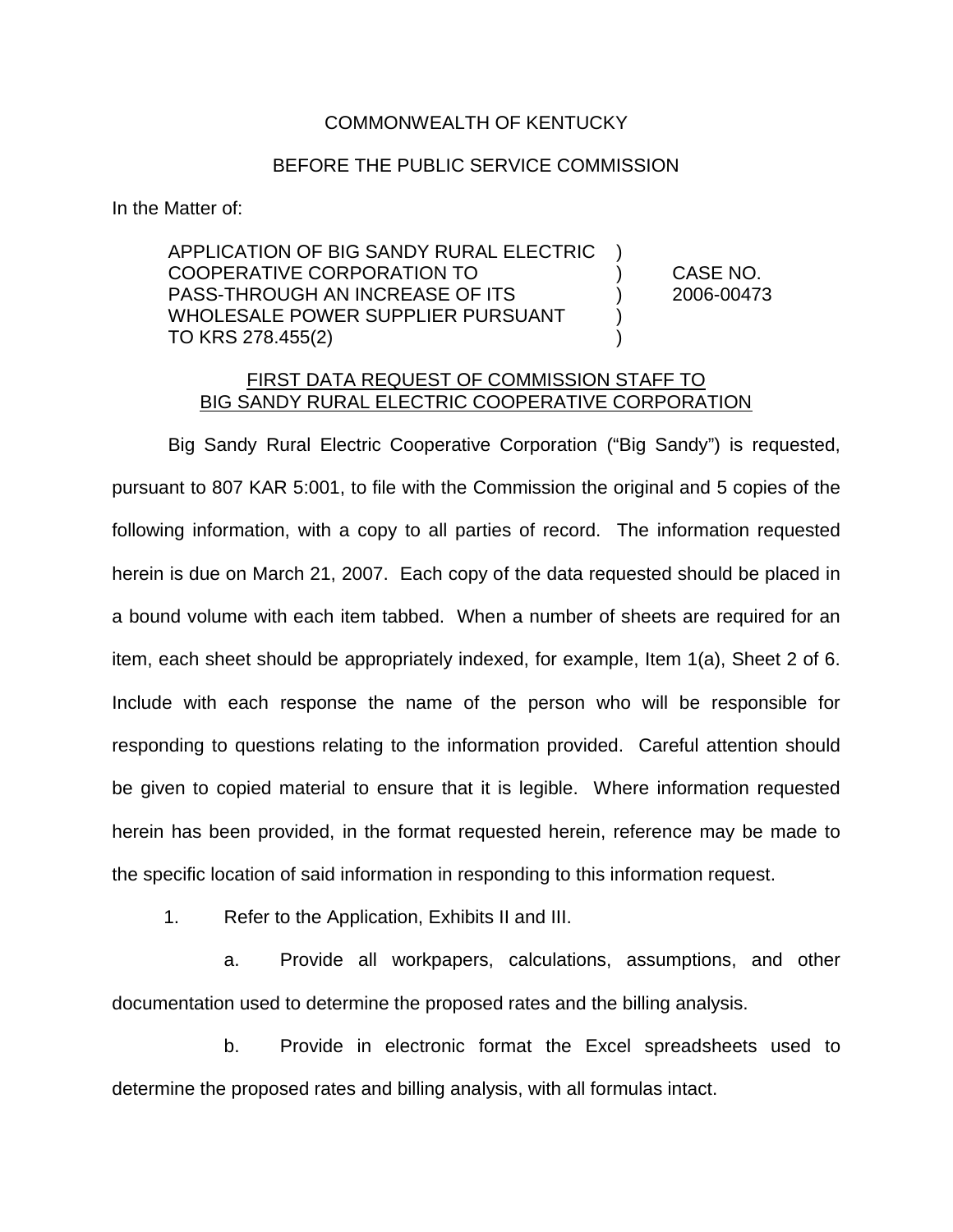2. KRS 278.455(2) provides that a distribution cooperative may change its rates to reflect a change in the rate of its wholesale supplier if the effects of an increase or decrease are allocated to each class and within each tariff on a proportional basis that will result in no change in the rate design currently in effect. 807 KAR 5:007, Section 2(2), provides that the distribution cooperative shall file an analysis demonstrating that the rate change does not change the rate design currently in effect and the revenue change has been allocated to each class and within each tariff on a proportional basis. In the cover letter to its Application, Big Sandy states:

In each instance, the retail rates for a particular class have been developed in a manner that is consistent with the method proposed by EKPC. The proposed rate design structure at retail does not change the rate design currently in effect and is consistent with the rate design methodology used at wholesale.

a. For each retail Rate Schedule listed in Exhibit II of the Application, identify the corresponding wholesale Rate Schedule of East Kentucky Power Cooperative, Inc.

b. Would Big Sandy agree that KRS 278.455(2) and 807 KAR 5:007,

Section 2(2), require that increases or decreases in rates from the wholesale supplier must be allocated to each retail class and within each retail tariff on a proportional basis? Explain the response.

c. Would Big Sandy agree that KRS 278.455(2) and 807 KAR 5:007,

Section 2(2), require that the retail rate change does not change the retail rate design currently in effect? Explain the response.

3. Refer to Exhibit III of the Application.